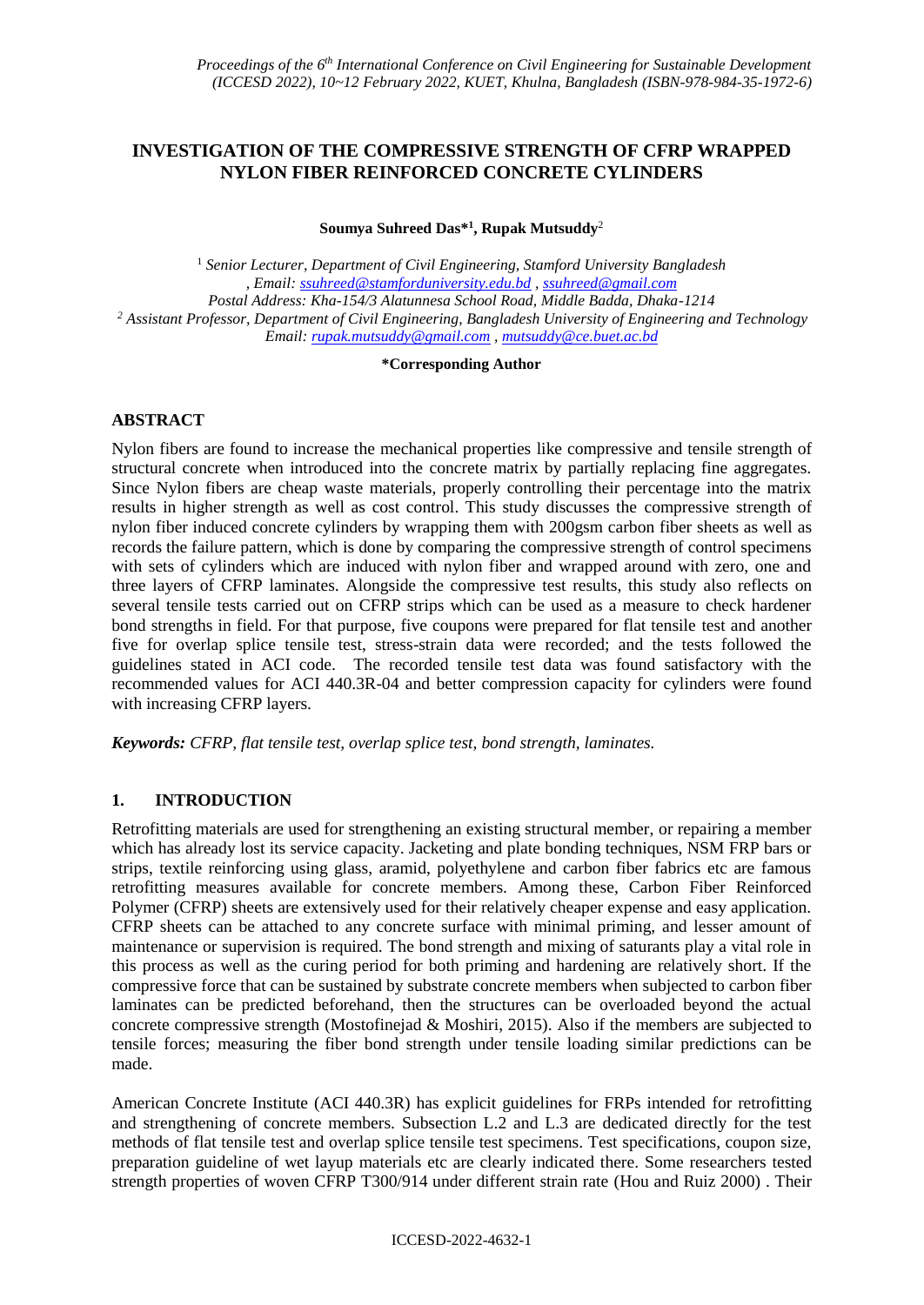results indicated linear elastic properties in both zero and ninety degree directions. Under tension, the specimens remained virtually linear elastic up to failure, and Plastic deformation occurred before total failure in compression tests. Tensile tests on  $[\pm 45]$  specimens gave non-linear stress strain curves. Studies were also conducted with tensile and lap splice properties of CFRP sheets under varying temperature range (Cree et al. 2015), and CFRP bars as well (Aly et al. 2006). Tab materials for tensile testing of CFRP laminates were also determined using combination of digital image correlation and acoustic emission techniques (Tabrizi et al. 2019). On the other hand, FRP confinement of concrete cylinders were undertaken and compressive strengths were determined by various researchers, and idealization for design oriented stress strain curve were also conducted (Lam and Teng 2003), (Benzaid et al. 2010), (Ozbakkaloglu et al. 2013).

Various other properties of members-either cylindrical or rectangular in shape was investigated by researchers. In a study, isogrid cylindrical shells were fabricated and wrapped with CFRP and their static compression test was checked against the numerical ones using FEM approach (Sakata and Ben 2012). Again, both static and dynamic properties of CFRP epoxy laminates were investigated previously to check the effects against blast loading and other high impact loads (Zhang et al. 2016). They investigated the application of a CFRP wrapped unidirectionally over a wide range of strain set. Confinement of brick masonry columns with CFRP laminates also suggested strong increase of substrate ultimate load, stiffness and ductility (Corradi et al. 2007). They utilized monodirectionally wrapped CFRP sheets on 24 clay solid brick columns to determine the effects of FRP reinforcement systems where two widely diffused types of masonry columns having differing square cross-sections were tested for compression. But there are lesser studies on cost effective field testing of supplied CFRP laminates and plates where they can be used without overstressing the substrate concrete. Since the effectiveness of any bonded FRP system is dependent on the soundness and tensile strength of both the substrate and the FRP system, as well as there are fewer investigations to prescribe tensile and compressive strength of FRP sheets numerically, a prior assessment of the tensile and compressive strength of the supplied FRP system beforehand of application is required to avoid unwanted cases of overloading in site. Discrete fibers such as Nylon (polyamide 6.6), are found to increasing durability of the concrete in deleterious environment with the presence of supplementary cementitious materials (Samrose and Mutsuddy 2019). Introducing nylon fibers in concrete matrix at certain ratio increases compressive, split tensile and flexural strength (Ali et al. 2020). Interleaving of fibers were also conducted into CFRP laminates and could efficiently control rate of delamination and crack propagation (Brugo et al. 2017). This study has made an attempt to monitor the strength response of Nylon fiber induced concrete while subjected to CFRP lamination as well as measuring the bond strength of CFRP fabric laminates.

## **2. SPECIMEN PREPARATION**

The impregnated epoxy or hardener (locally known as saturant), which is an important latex for retrofitting the yielded frames with CFRP, needs to be tested for bond strength before field application. Two types of tests were chosen for monitoring the supplied resins bond strength- flat tension test and overlap splice tensile test. Five coupons were prepared for flat tensile test and five others were prepared for overlap splice test. The supplied CFRP material has the following specifications besides the technical advantage of high strength, flexibility, non-corrosiveness, high alkalinity and lightweight.

For flat tensile test's laboratory preparation of wet layup materials, guidelines prescribed in ACI 440.3R section L.2 was rigorously followed. It consisted of a plastic sheet placed on a smooth, flat horizontal surface and resin was coated onto the film. The FRP fabric or sheet material was placed into the resin and additional resin was overcoated. This process was repeated for multiple plies with the help of a grooved roller used to work out trapped air. A second plastic sheet was placed over the assembly. Using the flat edge of a small paddle, excess resin was forcibly pushed out of the laminate with a screeding action in the fiber direction. The laminate was cured without removing the plastic.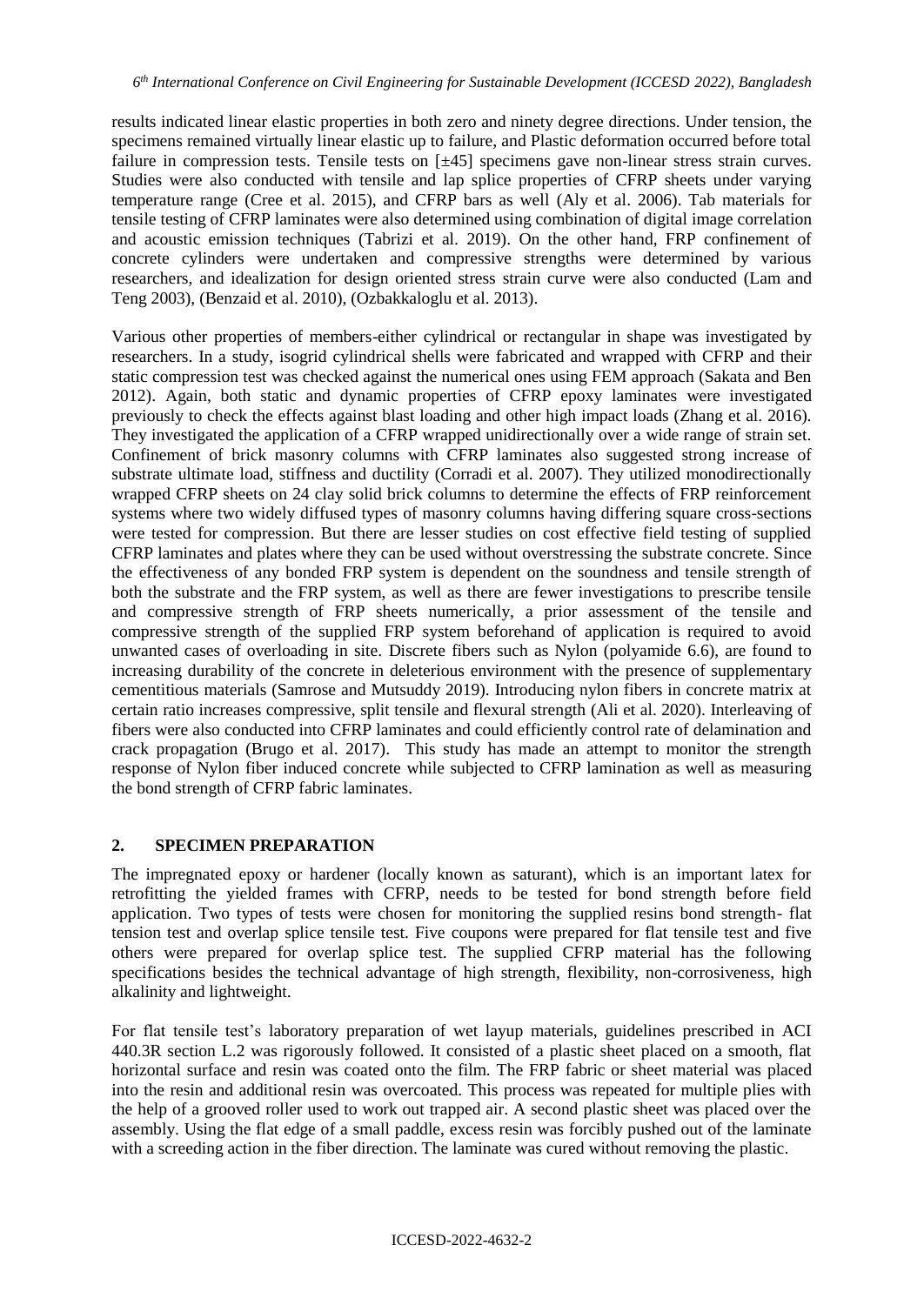| Color                             | <b>Black</b>            |  |
|-----------------------------------|-------------------------|--|
| Woven                             | Unidirectional          |  |
| Areal weight                      | $200$ g/m <sup>2</sup>  |  |
| Fiber content                     | 100%                    |  |
| Dry fiber tensile strength        | 5800 Mpa                |  |
| <b>Composite Tensile Strength</b> | 4000 Mpa                |  |
| E Modulus                         | $240$ Gpa               |  |
| <b>Thickness</b>                  | $0.111$ mm              |  |
| Elongation at break               | 1.60%                   |  |
| Density                           | $1.8$ g/cm <sup>3</sup> |  |
| Length/roll                       | 100 <sub>m</sub>        |  |
| <b>Width Package</b>              | 60cm                    |  |

Table 01: Properties of the supplied CFRP material (Source: Fidstrong-Luckfid Industry Co. Ltd; Shanghai, China. Web: [www.fidstrong.com\)](http://www.fidstrong.com/)

The sample size was 25mm wide and 12 inches long with three consecutive FRP straps with splayed resin. After a sample sandwich of FRP prepared, it was undergone for trial run in a universal testing machine. The ultimate load and stress was recorded in the dial gauge. Also, for overlap splice tension test, ACI 440.3R's section L3 guidelines was used. The sample preparation process is same as of flat tensile test, except an overlap splice of 25mm was made between consecutive samples. Probable failure modes found in research are (source: ACI 440.3R)-

• Delamination/debond—The failure is a generally clean separation at the overlap interface.

• Tension failure—Specimen fails outside of overlap splice at representative single laminate strength and not within or adjacent to either of the grips.

• Splitting—Specimen fails along entire length, leaving portions of overlap bond intact.

• Tab failure—A significant proportion of failures within one specimen width of the tab should be cause to re-examine the tab material and configuration, gripping method and adhesive, and to make necessary adjustments to promote failure within gage length of specimen.



 $(a)$  (b)

Figure 01: (a) Preparation and (b) Testing of Flat tensile and overlap splice coupons

The test followed the testing procedure described on ASTM C39/C39M-20 (C09 Committee n.d.) guidelines for testing of cylinder compressive strength. For the purpose of monitoring the post yield and pre-yield behavior of 28 day old concrete cylinders; testing was done by wrapping the cylinders with CFRP. Four sets of cylinders were present: one set contains no presence nylon fiber in concrete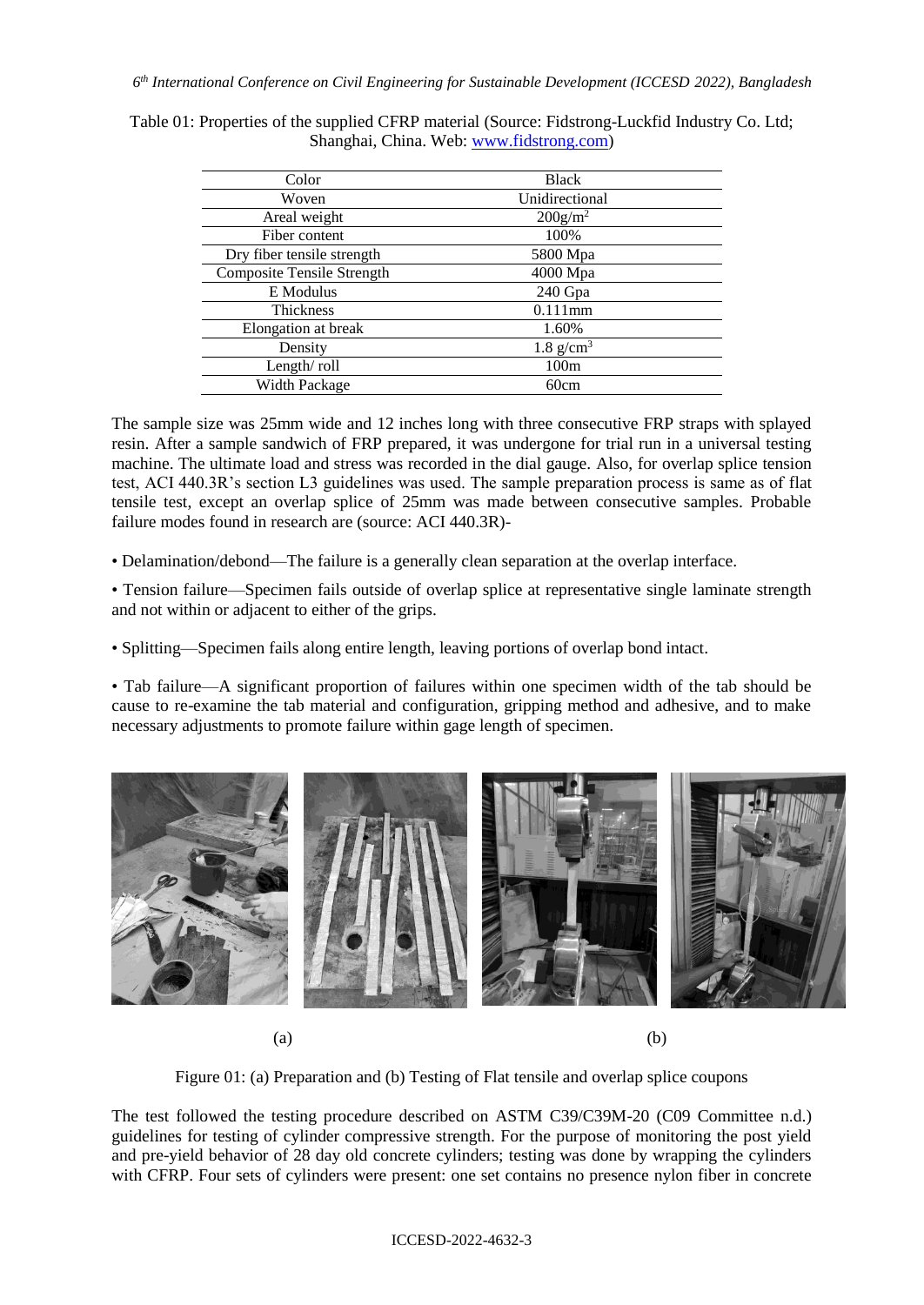matrix, one set with nylon fiber present and no layer of CFRP wrapping, one set having nylon fiber present and one layer of wrapping and the final set has three layers of CFRP laminates. After monitoring the conditions of NFRC cylinders after they reached their capacity, need for impregnating them with resin and mono layer fiber was assessed to observe if their post-yield behavior could be modified. The w/c ratio was kept 0.42. The unit weight of local sand used was kept 43.3 kg/cft and stone chips used was 44.64kg/cft. Measured slump was found to be 4.5 inches (true slump). Mold shapes used for cylinders were 4″ x 8″, and the mix ratio was maintained 1:1.5:3 for cement, local sand and stone chips. Nylon fibers were induced in the concrete matrix to prevent early age micro cracking (Khan and Ali 2016) and develop fatigue resistance (Lee et al. 2005); i.e. durability. These nylon fibers were slightly lighter than water (specific gravity 1.14) and the fiber content chosen was 0.1%. To ensure proper workability, conplast SP-337 superplasticisers were used according to recommended dosage. After 28day curing, the cylinders were taken out of water bath and surface dried. Nodules, protrusions, etc if found, was cleared. Fabric was cut with heavy duty scissors having splits of 13 inches width and 8 inches height. The usage of dull or worn cutting implements was avoided to prevent fiber weakening or fraying. Prior to placing the fabric, concrete cylinders were primed with FSE302 (Primer Epoxy) by spraying, brushing or rolling and waited until the resin is slightly tacky.

The package of CFRP contained two primer mixes (A & B-designated FSE302) and two impregnated epoxy mixes (FSE 322). Both were mixed with a ratio of 2:1 for three minutes until the color is even. Then when the primer has dried off, the impregnated epoxy was pasted over the primer. The drying period by primer is usually six hours, then the hardener was mixed and applied.



After 28 days and a curing period for setting of the hardener, the cylinders were tested in UTM for compressive strength following the guidelines of ASTM C39. Cylinder sets were designated as following:

Concrete cylinders with no nylon fiber presence and no CFRP laminates  $=$  0F0 Concrete cylinders with  $0.1\%$  nylon fiber and no CFRP laminates = 0F0.1 Concrete cylinders with  $0.1\%$  nylon fiber and one layer of CFRP laminates = 1F0.1 Concrete cylinders with  $0.1\%$  nylon fiber and three layer of CFRP laminates = 3F0.1

## **3. FINDINGS ON TENSILE AND COMPRESSIVE TESTS:**

The results of the tests performed were split into major two sections: tensile test coupons (flat tensile and overlap splice) and compressive test specimens (cylinders with/without CFRP). The first section consists of load-deflection scenario and failure criterion; while the later one contained compressive strength of cylinders followed by their corresponding failure pattern.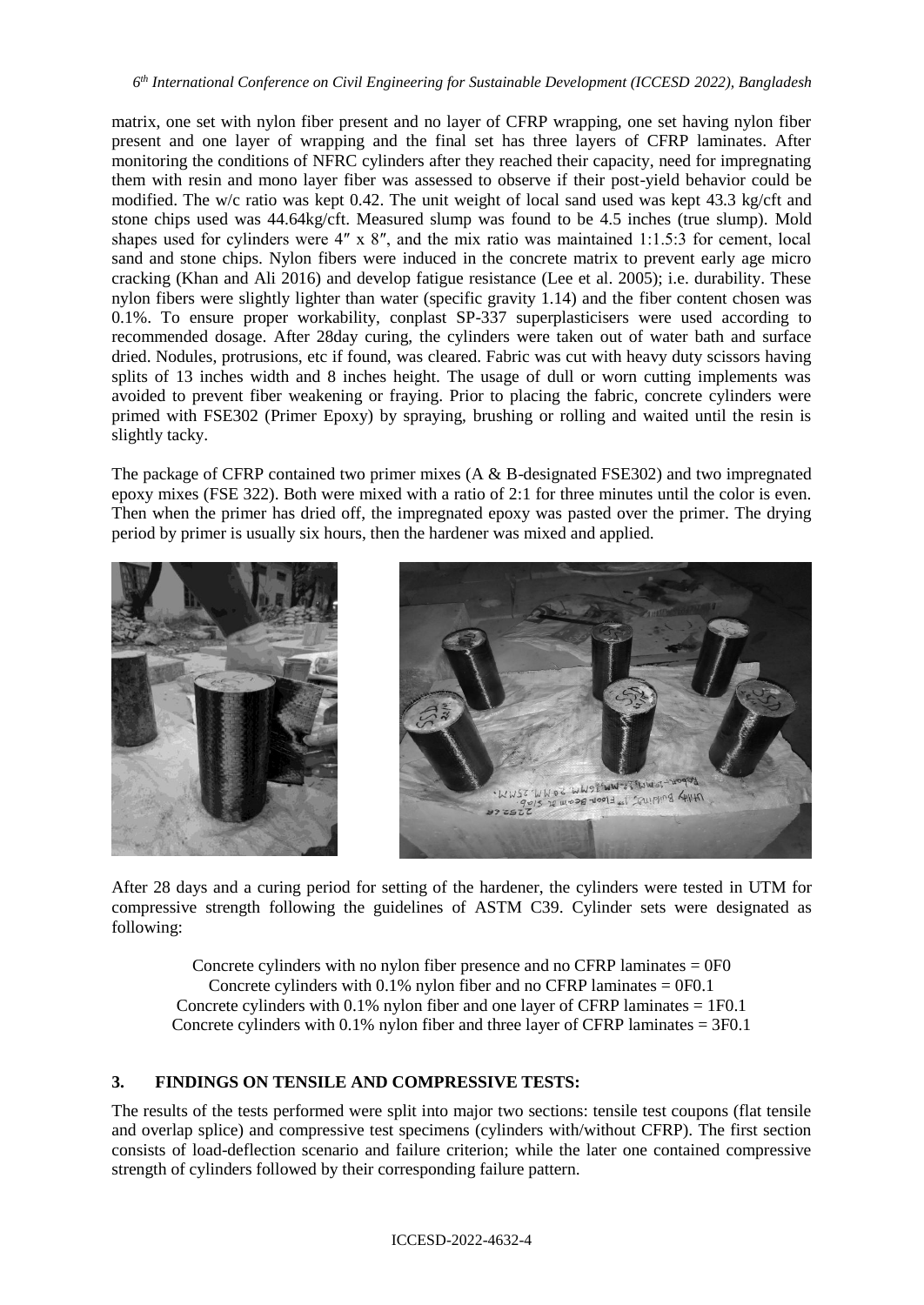**Tensile test coupons:** For five tensile test specimens, the corresponding recorded load vs deflection scenario is provided below, which describes maximum splitting load as well as their corresponding extension:

| Sample number | Maximum Load sustained (kN) | Maximum Deflection (mm) |
|---------------|-----------------------------|-------------------------|
|               | 32.2                        | 15.36                   |
|               | 31.98                       |                         |
|               | 33.29                       | 15.36                   |
| 04            | 29.42                       | 14.62                   |
|               | 27 27                       | 17 06                   |

Table 02: Load vs Deflection scenario of loaded flat tensile coupons

And for five overlap splice tensile test specimens, the corresponding recorded load vs deflection data is provided below:

Table 03: Load vs Deflection scenario of loaded Overlap Splice tensile coupons

| Sample number | Maximum Load sustained (kN) | <b>Maximum Deflection</b> |
|---------------|-----------------------------|---------------------------|
|               |                             | (mm)                      |
|               | 2.31                        | 50.87                     |
| 02            | 24.67                       | 17.26                     |
| 03            | 33.3                        | 21.93                     |
| 04            | 38.05                       | 19.07                     |
|               | l 71                        | 35.78                     |





Figure 04: Combined load vs deflection curve for all flat tensile coupons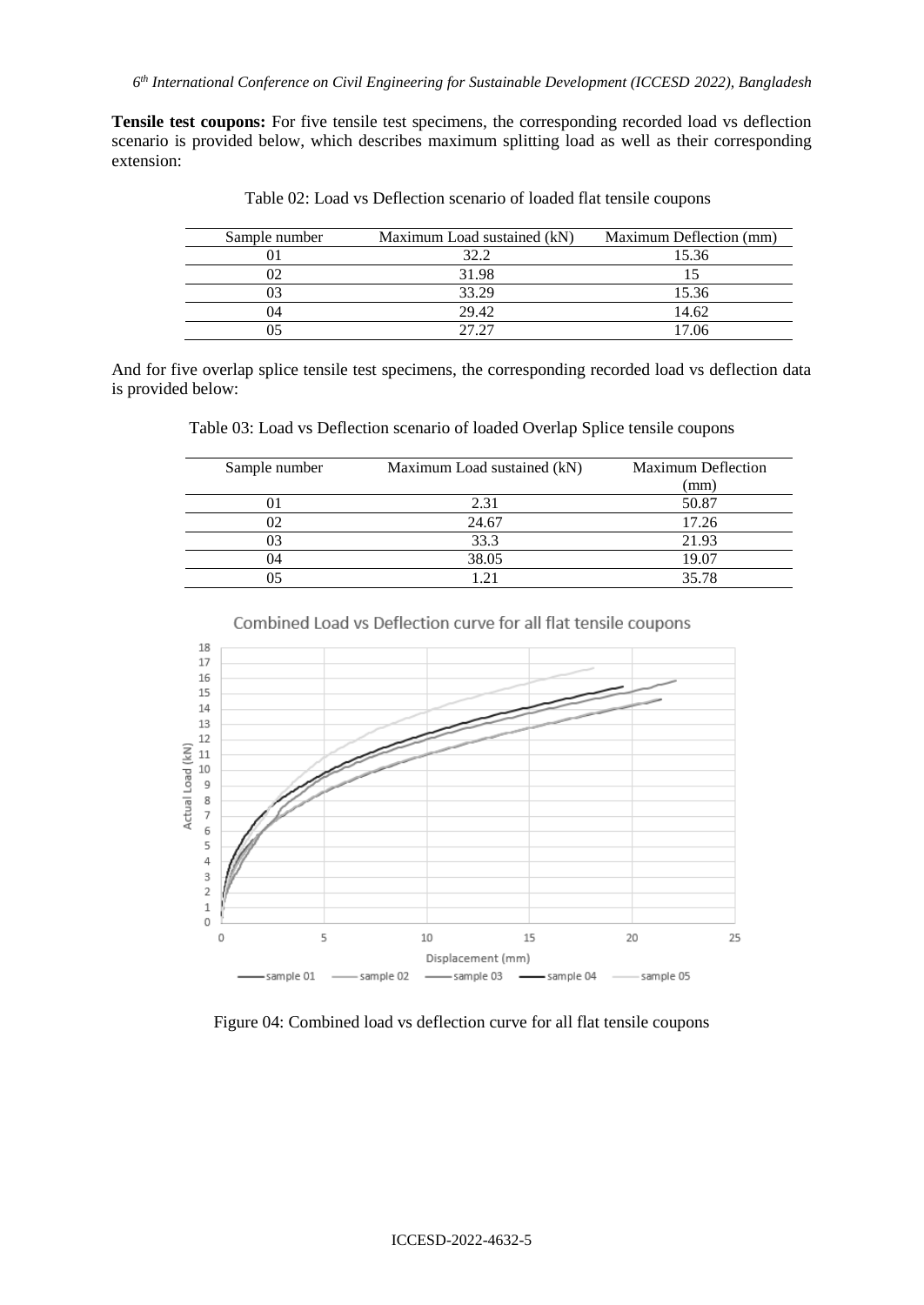

Figure 05: Combined load vs deflection curve for all overlap splice tensile coupons

From the registered load deflection data it is evident that all of the samples showed nonlinear ductile characteristics under static increasing load. Sample 01 and 05 of overlap splice tensile coupons did a slip failure, so their load-deflection characteristics were not included in the graph. Loads were multiplied with correction factor for to obtain actual load-deflection statistics. Average ultimate load was found out to be 30.82 kN, and all specimens showed almost similar yielding characteristics. Code specified minimum bond strength 5.5 MPa, where for sample strength, (1inch width  $= 25.4$ mm, 2mm thick) becomes 606 MPa, so sample sustains in required strength. And for overlap splice coupons it was found that coupons failed due to debonding between laters, while splice region was unyielded. Also it can be seen that since average strength of overlap splice samples is 19.91 kN, and cross section area beaing the same as flat tensile coupons, the debonding stress is 391 MPa which is greater than code specified minimum code strength. Failure criterion of all samples is summarized below:

| Flat tensile coupon 01:   | Side splitting                                                          |
|---------------------------|-------------------------------------------------------------------------|
| Flat tensile coupon 02:   | Side splitting                                                          |
| Flat tensile coupon 03:   | Side splitting                                                          |
| Flat tensile coupon 04:   | Side splitting                                                          |
| Flat tensile coupon 05:   | Side splitting                                                          |
| Overlap splice coupon 01: | Plastic response after debonding starts, no splice failure, shear among |
|                           | layers and slip                                                         |
| Overlap splice coupon 02: | gradual crack development along plastic layer, tear of plastic and      |
|                           | bursting of side                                                        |
| Overlap splice coupon 03: | tear of plastic, bursting of side with explosive sound, lap splice      |
|                           | unharmed                                                                |
| Overlap splice coupon 04: | complete failure, splitting of plastic cover, debonding and total       |
|                           | disintegration of layers                                                |
| Overlap splice coupon 05: | cover splitting                                                         |

Table 04: Failure criterion of Flat tensile and overlap splice coupons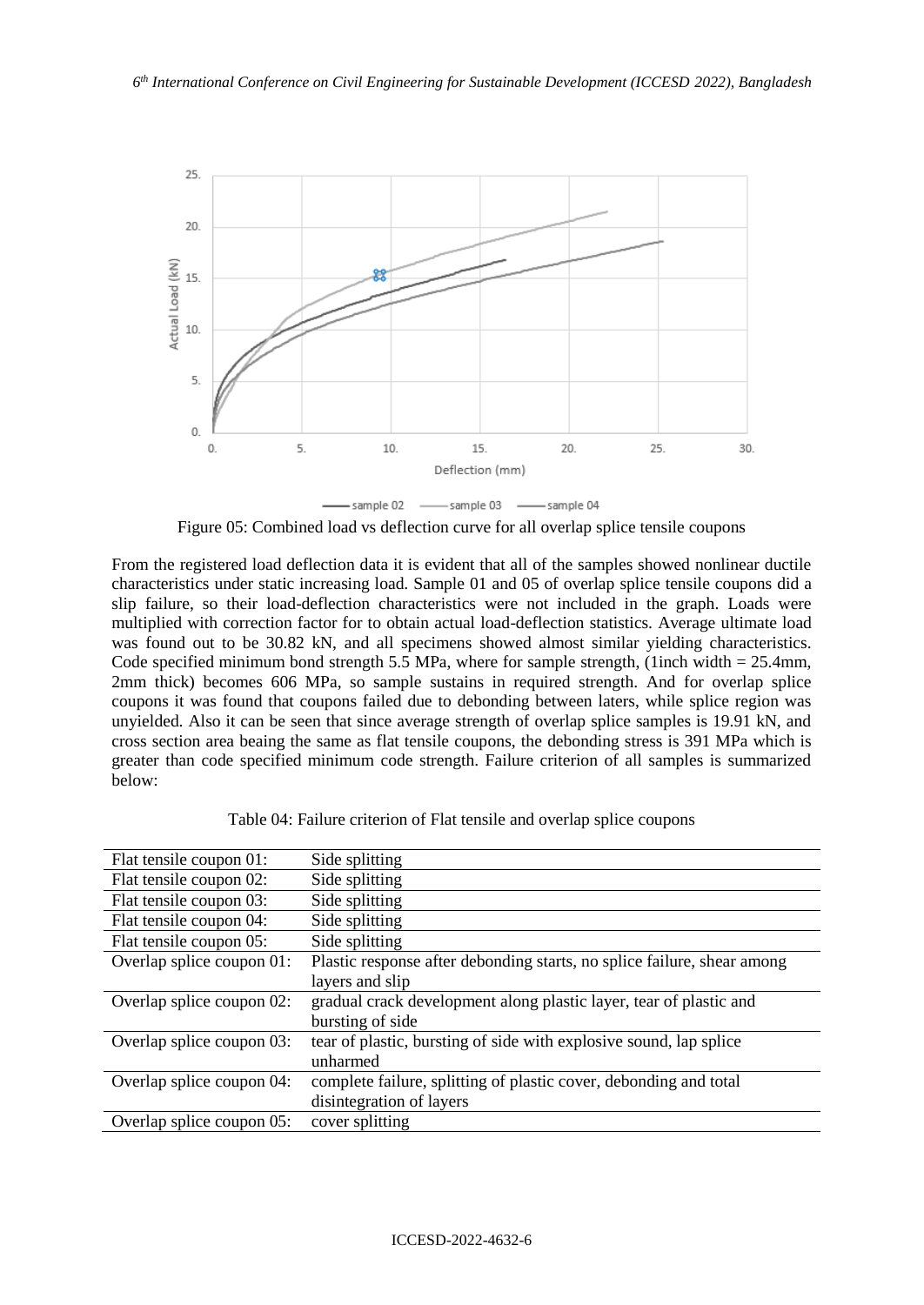*6 th International Conference on Civil Engineering for Sustainable Development (ICCESD 2022), Bangladesh*



Figure 06: Typical failure pattern of flat tensile and overlap splice coupons

**Compression test of Cylinders** (As per ASTM C39): The normal concrete cylinders yielded after reaching estimated crushing strength. Wrapping the cylinders with CFRP layers increase the yield strength to a high magnitude (almost 3/4 times). At first the 800kN capacity machine was used for testing the cylinders with FRP layers, but since increasing CFRP layers induces large crushing strength within the cylinders, for those with multiple layers of CFRP was shifted to a 2000kN capacity machine. Attaching one layer of FRP initiates heavy confining stress which had increased the resistance against compression several times, while attaching three layers had shifted concrete behavior from brittle to large ductile attitude. The cylinders had started to sustain extremely high loads before coming down to collapse with high splitting sound. The corresponding capacities of different cylinders are stated below:

| <b>Cylinder</b><br>labels | <b>Sample</b><br>number | <b>Ultimate capacities (MPa)</b> | Average<br>Compressive<br>strength (MPa) |
|---------------------------|-------------------------|----------------------------------|------------------------------------------|
|                           | 01                      | 20.66                            |                                          |
| 0F <sub>0</sub>           | 02                      | 19.47                            | 20.13                                    |
|                           | 03                      | 20.26                            |                                          |
|                           | 01                      | 22.22                            |                                          |
| 0F0.1                     | 02                      | 25.92                            | 24.19                                    |
|                           | 03                      | 24.44                            |                                          |
|                           | 01                      | 61.72                            |                                          |
| 1F <sub>0.1</sub>         | 02                      | 60.49                            | 58.92                                    |
|                           | 03                      | 54.56                            |                                          |
|                           | 01                      | 98.38                            |                                          |
| 3F <sub>0.1</sub>         | 02                      | 119.24                           | 114.92                                   |
|                           | 03                      | 127.14                           |                                          |

Table 05: Average Compressive Strengths sustained by Cylinder sets in accordance with presence of CFRP layers

Observing the compressive strengths of different layers of wraps and presence of nylon fibers, it can be seen that when nylon fiber was introduced into the mix, the average compressive strength of cylinders had risen from 20.13 MPa to 24.19 MPa, indicating a 1.20 times rise of average strength. After the nylon fiber induced cylinders had been wrapped with CFRP, this rise was significantly visible. Wrapping cylinders with a single layer of FRP yielded average strength of 58.92 MPa and cylinders with three layers of wrap is 114.92 MPa. So wrapping a cylinder with one layer of CFRP had increased the average strength of NFRC 2.44 times and with three layers the strength increment was almost 4.75 times. Cylinders started to intake large amount of loads due before failure due to their heightened stress absorbing capacity due to heavy confining strength provided by FRP plastics. From the graph provided below, it can be seen that for two layers the average compressive strength became around 85 psi, which was 3.5 times enhancement of the strength provided by no CFRP layers, and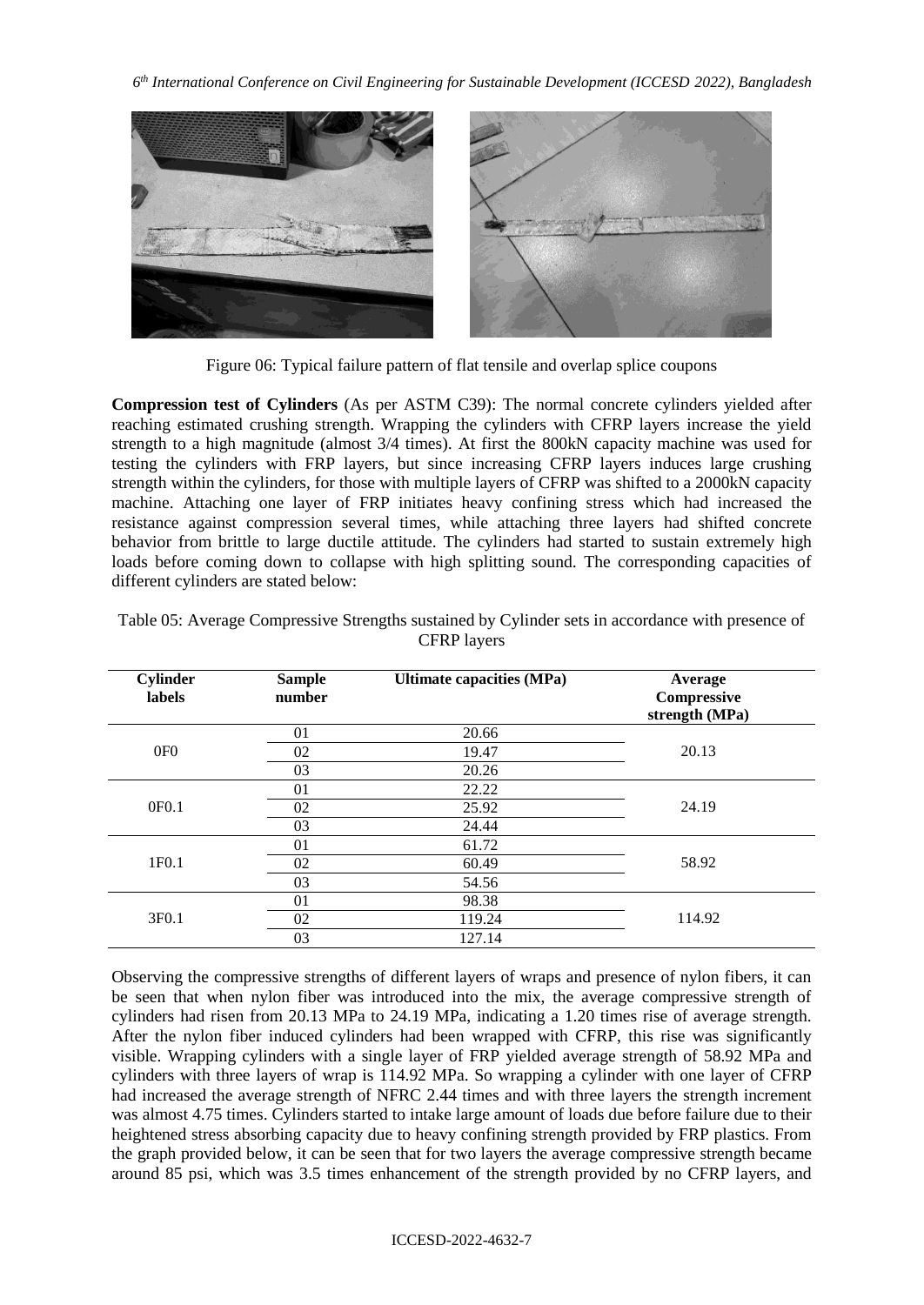1.44 times increment from one layer CFRP. Adding another layer yielded 1.35 times strength enhancement. So it can be seen that adding one single layer of CFRP had enhanced the concrete strength hugely, and for practical purposes, to retrofit a concrete member under compressive stress or to strengthen an already performing concrete member under service loading, one layer of CFRP with surface priming and added hardener is recommended.



Figure 07: Sample control cylinders (consecutive failure types: (a1) shear (b1) side fracture at bottom (c1) Cone and Shear; Cylinders wrapped with one layer of CFRP (a2) (debonding of laminate) (b2) explosive (c2) crushing of concrete and fiber debonding



Figure 10: Failure pattern of cylinders wrapped in three layers

Table 06: Failure types of concrete cylinders induced with nylon fiber and wrapped with various CFRP layers

| <b>Cylinder Designation</b> | <b>Failure Type</b>                                         |
|-----------------------------|-------------------------------------------------------------|
| 0F0.1 Sample 01             | Shear failure                                               |
| 0F0.1 Sample 02             | Side fracture at bottom                                     |
| 0F0.1 Sample 03             | Cone and Shear                                              |
| 1F0.1 Sample 01             | Debonding of laminate                                       |
| 1F0.1 Sample 02             | Explosive or bursting of concrete                           |
| 1F0.1 Sample 03             | Crushing of concrete with delamination of fiber sheets from |
|                             | surface                                                     |
| 3F0.1 Sample 01             | Debonding from fiber sheets                                 |
| 3F0.1 Sample 02             | Detachment of fiber laminates from primed concrete surface  |
|                             | in the maximum hoop stress region                           |
| 3F0.1 Sample 03             | Detachment of fiber laminates from primed concrete surface  |
|                             | in the maximum hoop stress region                           |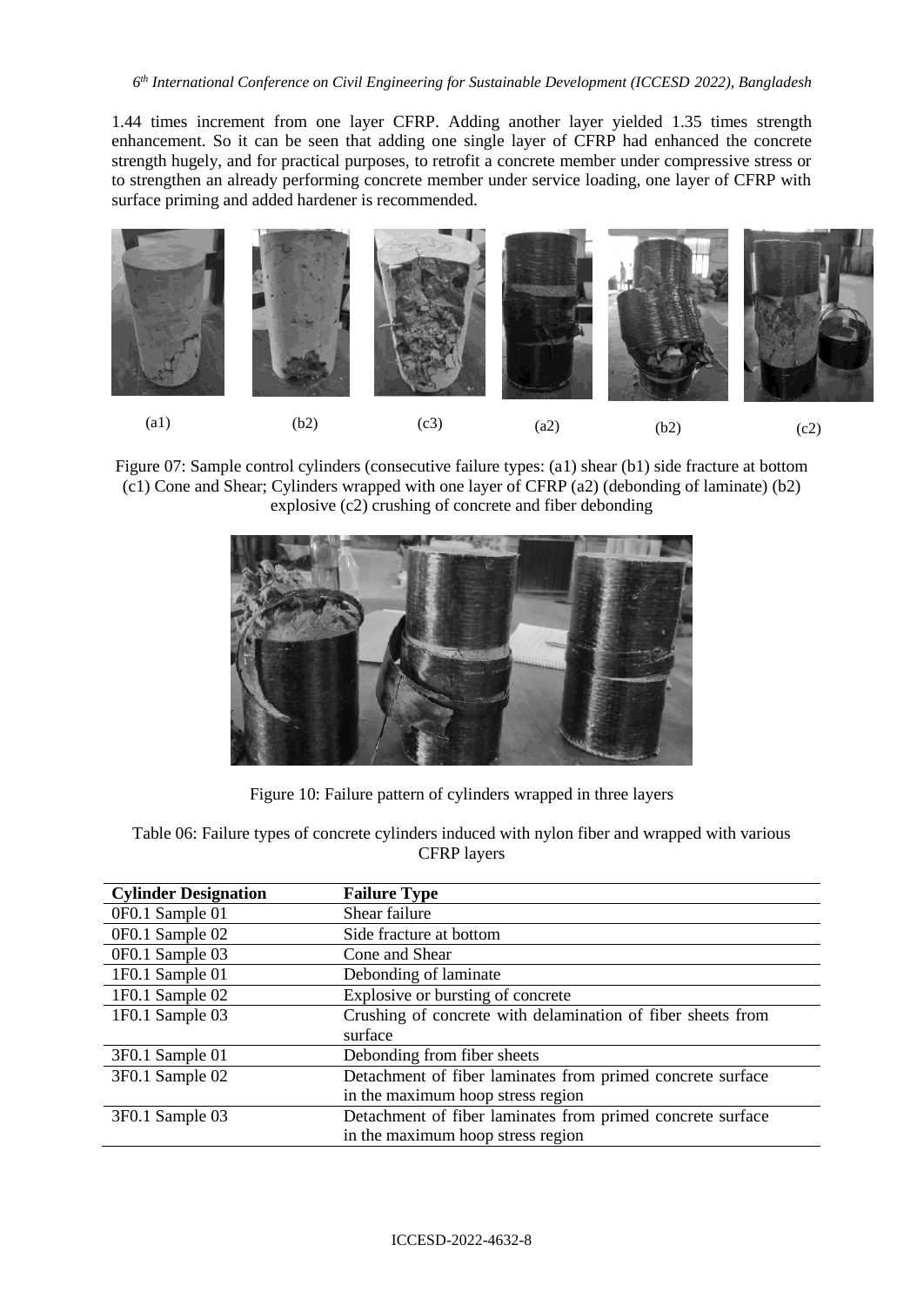By observing the failure patterns, it can be seen that with increasing layers of FRP wrapped around the cylinders, the failure pattern shifts from splitting or shear/crushing failure to de-bonding of FRP layers by barreling effect then crushing. This type of failures that happen in those which are confined by CFRP layers, are mainly instigated by hoop tension stress that is caused by the wrapping CFRP layers in the negative direction by preventing the cylinders to collapse and assisting it to sustain a larger load. This hoops can be concentrated at the central zone of the cylinder specimens. The width of the hoop section determines the concrete section that remains attached with the inside face of delaminated CFRP. The failure patterns and compressive strength seem consistent with the results observed in the studies of (Benzaid et al., 2010).

### **4. CONCLUSIONS**

The study results shows a constant rise in the capacity of nylon fiber cylinders after introducing layers of CFRP fabric wrappings around it, as well as tested epoxy bond capacity with FRP laminates by flat tensile and overlap splice coupons. Introducing one layer of CFRP showed a steep rise, and the rate of gain was slow with additional layers of laminates. It can be said that if a fourth layer was introduced, the rate would not vary much from the third one and failure would have been a complete debonding failure (separation from concrete surface). Finally, a guideline for field test of CFRP bond strength of hardeners was completed by performing tensile tests and overlap splice tensile tests. The specimens which satisfied the prescribed behavior in ACI codes were accepted and those which did not rejected. By performing these tests, users of CFRP can be ensured of their material quality before applying it on their structural members.

### **REFERENCES**

- [1] Mostofinejad, D., & Moshiri, N. (2015). Compressive Strength of CFRP Composites Used for Strengthening of RC Columns: Comparative Evaluation of EBR and Grooving Methods. Journal of Composites for Construction, 19(5), 04014079. https://doi.org/10.1061/(ASCE)CC.1943- 5614.0000545
- [2] ACI 440.3R-04 Guide Test Methods for Fiber-Reinforced Polymers (FRPs) for Reinforcing or Strengthening Concrete Structures. Page 30-36.
- [3] Ali, A., Aijaz, A., Arsalan, M. "a study on nylon fibre reinforced concrete by partial replacement of cement with metakaolin : a literature review." International Research Journal of Engineering and Technology (IRJET) Volume: 05 Issue: 03 | Mar-2018 05(03), 3 ISSN: 2395-0072. DOI: https://doi.org/10.35337/ejasr.2020.v02i04.006
- [4] Aly, R., Benmokrane, B., and Ebead, U. (2006). "Tensile Lap Splicing of Bundled CFRP Reinforcing Bars in Concrete." Journal of Composites for Construction, American Society of Civil Engineers, 10(4), 287–294. DOI: https://doi.org/10.1061/(asce)1090-0268(2006)10:4(287)
- [5] Benzaid, R., Mesbah, H., and Chikh, N. E. (2010). "FRP-confined Concrete Cylinders: Axial Compression Experiments and Strength Model." Journal of Reinforced Plastics and Composites, SAGE Publications Ltd STM, 29(16), 2469–2488. DOI: https://doi.org/10.1177/0731684409355199
- [6] Brugo, T., Minak, G., Zucchelli, A., Yan, X. T., Belcari, J., Saghafi, H., and Palazzetti, R. (2017). "Study on Mode I fatigue behaviour of Nylon 6,6 nanoreinforced CFRP laminates." Composite Structures, 164, 51–57. DOI: https://doi.org/10.1016/j.compstruct.2016.12.070
- [7] C09 Committee. (n.d.). Test Method for Compressive Strength of Cylindrical Concrete Specimens. ASTM International. DOI: https://doi.org/10.1520/c0039\_c0039m
- [8] Corradi, M., Grazini, A., and Borri, A. (2007). "Confinement of brick masonry columns with CFRP materials." Composites Science and Technology, 67(9), 1772–1783. DOI: https://doi.org/10.1016/j.compscitech.2006.11.002
- [9] Cree, D., Gamaniouk, T., Loong, M. L., and Green, M. F. (2015). "Tensile and Lap-Splice Shear Strength Properties of CFRP Composites at High Temperatures." Journal of Composites for Construction, American Society of Civil Engineers, 19(2), 04014043. DOI: https://doi.org/10.1061/(asce)cc.1943-5614.0000508